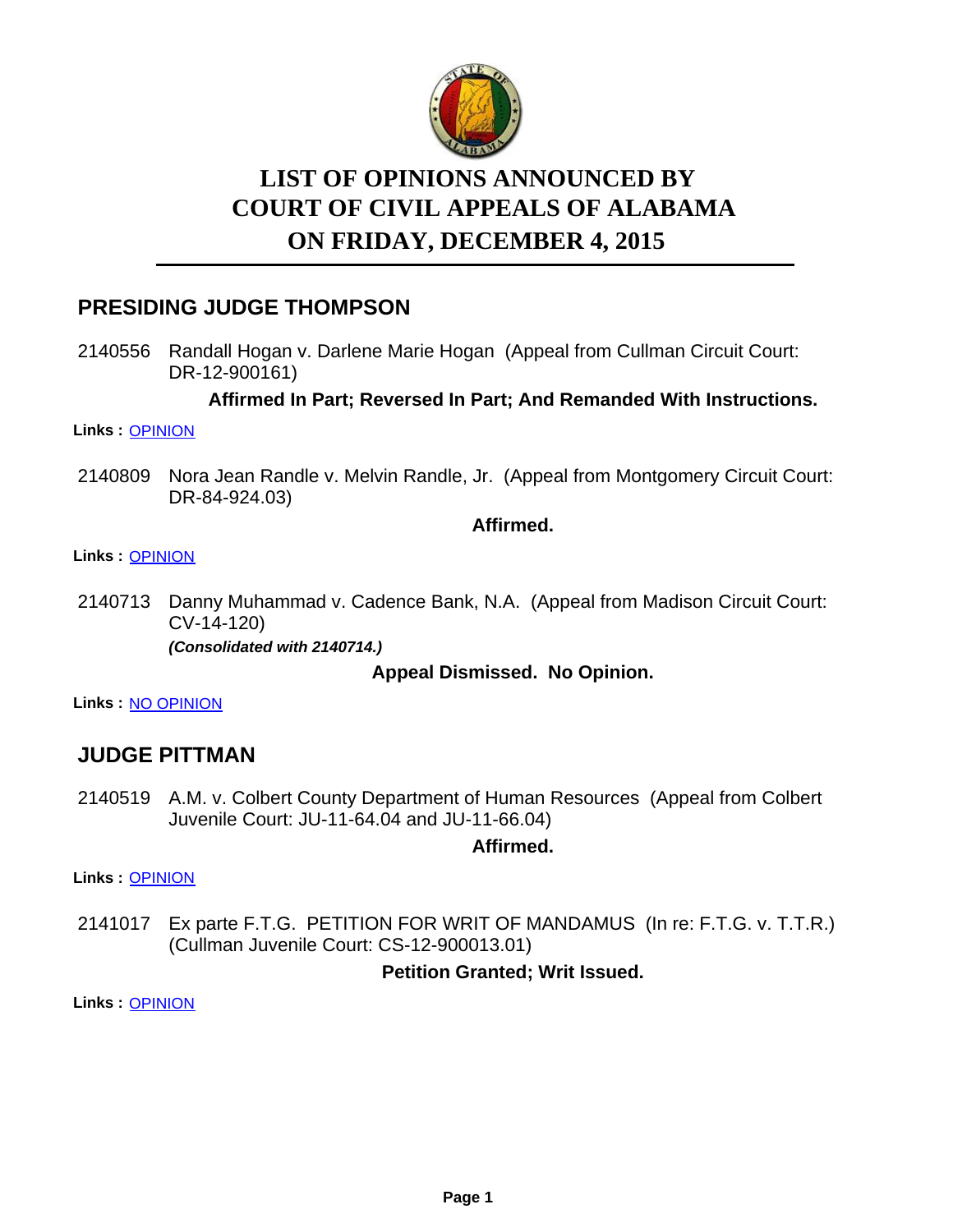# **JUDGE THOMAS**

Ex parte Romulus Petrina. PETITION FOR WRIT OF MANDAMUS (In re: Romulus Petrina v. Kimberly Petrina) (Lee Circuit Court: DR-14-900099) 2150044

### **Petition Denied.**

**Links :** [OPINION](https://acis.alabama.gov/displaydocs.cfm?no=701397&event=4IB0KQX6U)

# **JUDGE MOORE**

2140629 Jaclyn Brown Anderson v. Rickey Donnell Anderson (Appeal from Elmore Circuit Court: DR-13-900173)

#### **Affirmed.**

**Links :** [OPINION](https://acis.alabama.gov/displaydocs.cfm?no=701387&event=4IB0KQ71N)

2140635 A.O. v. E.L.K. (Appeal from Montgomery Juvenile Court: CS-09-471.01)

#### **Affirmed.**

**Links :** [OPINION](https://acis.alabama.gov/displaydocs.cfm?no=701388&event=4IB0KQ9FV)

2140663 Chad McGinnis v. Cheryl K. Steeleman (Appeal from Madison Circuit Court: DR-99-831.02)

#### **Reversed And Remanded With Instructions.**

**Links :** [OPINION](https://acis.alabama.gov/displaydocs.cfm?no=701389&event=4IB0KQCCC)

2140698 Alabama Real Estate Commission v. Hodge & Associates, Inc., and Steve Hodge (Appeal from Houston Circuit Court: CV-13-91)

#### **Reversed And Remanded With Instructions.**

**Links :** [OPINION](https://acis.alabama.gov/displaydocs.cfm?no=701390&event=4IB0KQESQ)

2140740 Ida Jennings Jones v. Ruth DeRamus (Appeal from Montgomery Circuit Court: CV-14-497)

#### **Appeal Dismissed With Instructions.**

**Links :** [OPINION](https://acis.alabama.gov/displaydocs.cfm?no=701391&event=4IB0KQHBB)

2140837 Wall to Wall Properties, Inc. v. Wells Fargo Bank, N.A. (Appeal from Madison Circuit Court: CV-12-585)

#### **Affirmed.**

**Links :** [OPINION](https://acis.alabama.gov/displaydocs.cfm?no=701393&event=4IB0KQLY5)

W.R. v. Houston County Department of Human Resources (Appeal from Houston Juvenile Court: JU-08-157.06) *(Consolidated with 2140942, 2140943, 2140944.)* 2140941

#### **Affirmed.**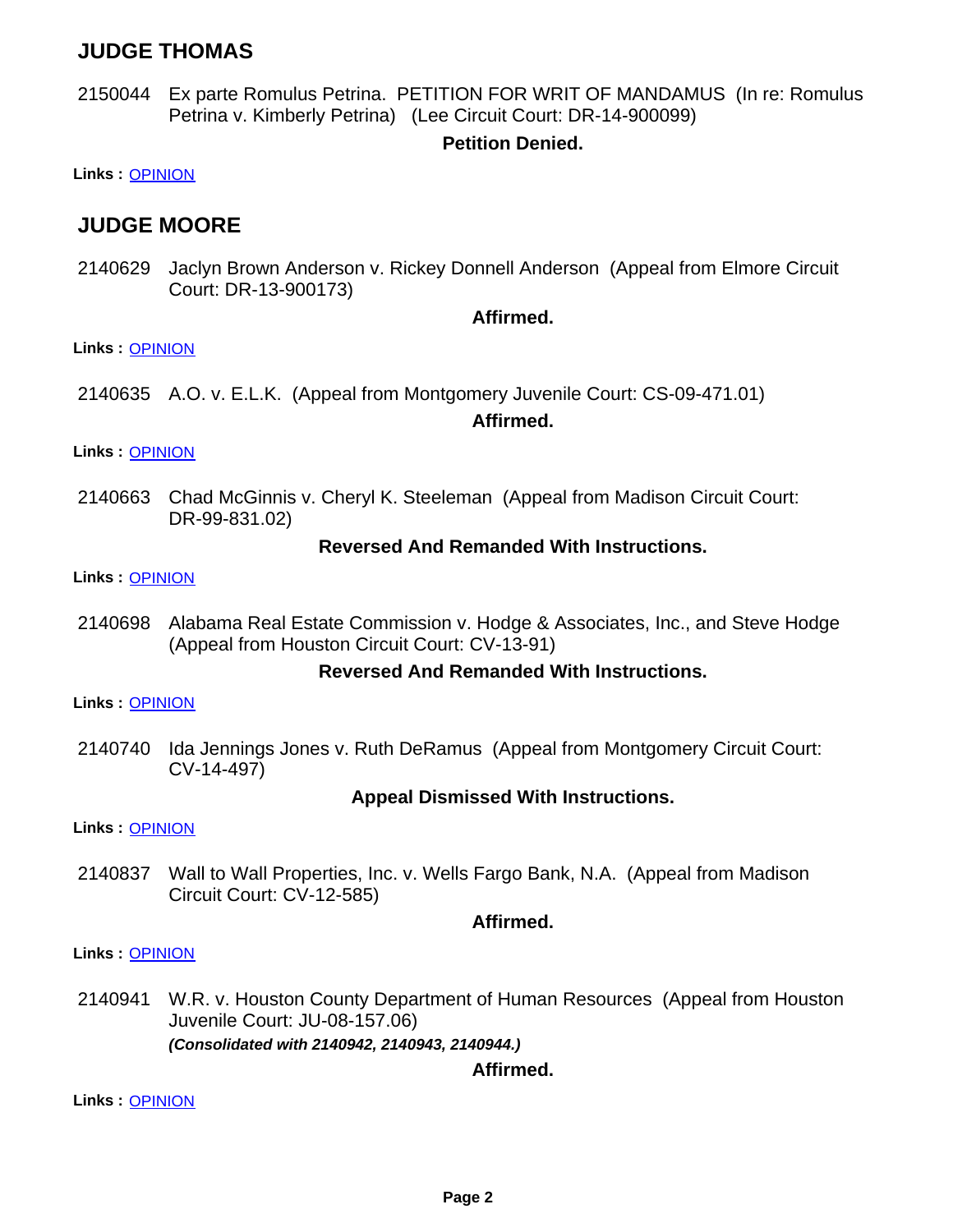2140942 W.R. v. Houston County Department of Human Resources (Appeal from Houston Juvenile Court: JU-08-158.06) *(Consolidated with 2140941, 2140943, 2140944.)*

#### **Affirmed.**

**Links :** [OPINION](https://acis.alabama.gov/displaydocs.cfm?no=701395&event=4IB0KQQYT)

2140943 W.R. v. Houston County Department of Human Resources (Appeal from Houston Juvenile Court: JU-08-159.06) *(Consolidated with 2140941, 2140942, 2140944.)*

#### **Affirmed.**

#### **Links :** [OPINION](https://acis.alabama.gov/displaydocs.cfm?no=701395&event=4IB0KQQYT)

2140944 W.R. v. Houston County Department of Human Resources (Appeal from Houston Juvenile Court: JU-08-160.06) *(Consolidated with 2140941, 2140942, 2140943.)*

#### **Affirmed.**

**Links :** [OPINION](https://acis.alabama.gov/displaydocs.cfm?no=701395&event=4IB0KQQYT)

# **JUDGE DONALDSON**

2140560 Sandra Henley v. State Farm Mutual Automobile Insurance Company (Appeal from Jefferson Circuit Court: CV-14-901178)

### **Reversed And Remanded.**

**Links :** [OPINION](https://acis.alabama.gov/displaydocs.cfm?no=701386&event=4IB0KQ5GV)

# **PER CURIAM**

2140302 Christa A. Knepton v. Howard L. Knepton (Appeal from Baldwin Circuit Court: DR-00-879.01)

### **Reversed And Remanded.**

**Links :** [OPINION](https://acis.alabama.gov/displaydocs.cfm?no=701383&event=4IB0KPXOI)

# **ON REHEARING**

2130352 Raleigh Levon Hill, Sr. v. Beverly Collier Hill (Appeal from Madison Circuit Court: DR-11-1392)

### **Application Granted; Opinion Of April 3, 2015, Withdrawn; Opinion Substituted; Affirmed.**